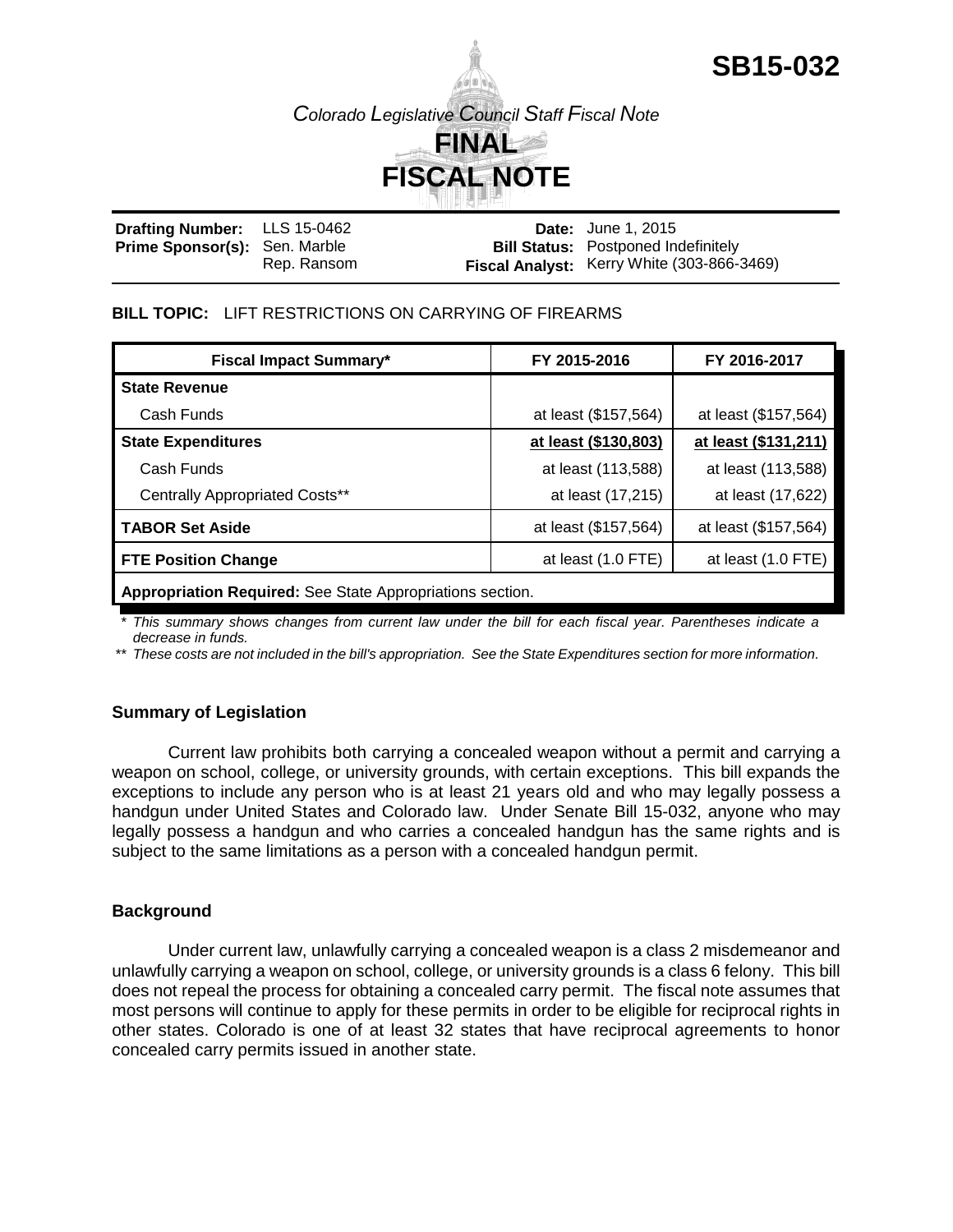June 1, 2015

#### **Assumptions**

The fiscal note and corresponding impacts to State Revenue and State Expenditures are based on the following assumptions:

- at least 10 percent of persons with existing concealed carry permits will choose not to apply for or renew permits; and
- implementation of the bill will begin July 1, 2015.

## **State Revenue**

Beginning in FY 2015-16, this bill will reduce state revenue by at least \$157,564 cash funds per year. New applicants pay a fee of \$52.50 for a concealed carry permit, which includes \$13 for the permit and \$39.50 for a fingerprint background check. Renewal applicants are not required to undergo a fingerprint background check and only pay the \$13 fee. Based on 2014 data, the fiscal note assumes a reduction of at least 2,529 new applications and 1,907 renewal applications.

## **TABOR Impact**

This bill decreases state revenue from fees, which will reduce the amount required to be refunded under TABOR. TABOR refunds are paid from the General Fund.

#### **State Expenditures**

This bill will reduce state cash fund expenditures in the Department of Public Safety by at least \$130,803 and 1.0 FTE in FY 2015-16 and by at least \$131,210 and 1.0 FTE in FY 2016-17. Table 1 and the discussion that follows discuss the reductions in costs.

| Table 1. Reduction in Expenditures Under SB15-032  |             |             |  |  |  |
|----------------------------------------------------|-------------|-------------|--|--|--|
| <b>Cost Components</b>                             | FY 2015-16  | FY 2016-17  |  |  |  |
| <b>Personal Services</b>                           | (\$45,974)  | (\$45,974)  |  |  |  |
| <b>FTE</b>                                         | $(1.0$ FTE) | $(1.0$ FTE) |  |  |  |
| <b>Operating Expenses and Capital Outlay Costs</b> | (950)       | (950)       |  |  |  |
| <b>Fingerprint Background Check Costs</b>          | (66,664)    | (66, 664)   |  |  |  |
| Centrally Appropriated Costs*                      | (17, 215)   | (17, 622)   |  |  |  |
| <b>TOTAL</b>                                       | (\$130,803) | (\$131,210) |  |  |  |

*\* Centrally appropriated costs are not included in the bill's appropriation.*

*Personal services and operating costs.* This bill will reduce workload for processing concealed carry permits and the portion of those requests that also require a fingerprint background check. Associated operating costs equal to 1.0 FTE are also reduced.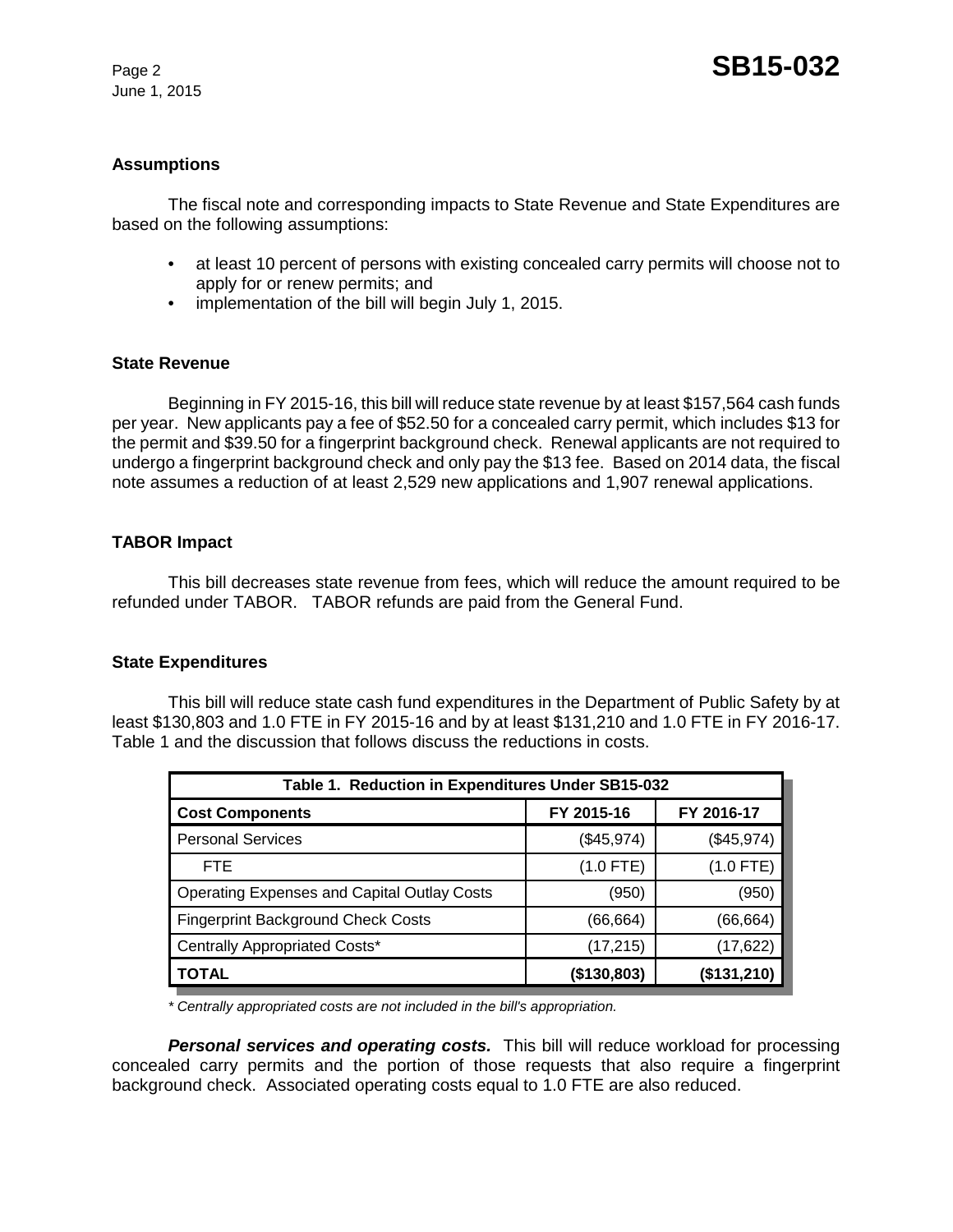June 1, 2015

*Fingerprint background check costs.* New concealed carry permit applicants are required to undergo a fingerprint background check. Reduced costs per applicant include a \$17.25 fee paid to the federal government to access federal databases, a \$0.58 fee in postage costs, an \$0.88 fee to access the Colorado Crime Information Center, and a \$7.65 fee to process and store images in the Automated Fingerprint Identification System.

*Centrally appropriated costs.* Pursuant to a Joint Budget Committee policy, certain costs associated with this bill are addressed through the annual budget process and centrally appropriated in the Long Bill or supplemental appropriations bills, rather than in this bill. The centrally appropriated costs subject to this policy are estimated in the fiscal note for informational purposes and summarized in Table 2.

| Table 2. Centrally Appropriated Cost Reductions Under SB15-032*      |            |            |  |  |  |
|----------------------------------------------------------------------|------------|------------|--|--|--|
| <b>Cost Components</b>                                               | FY 2015-16 | FY 2016-17 |  |  |  |
| Employee Insurance (Health, Life, Dental, and Short-term Disability) | (\$8,018)  | (\$8,018)  |  |  |  |
| Supplemental Employee Retirement Payments                            | (3, 563)   | (3,934)    |  |  |  |
| <b>Indirect Costs</b>                                                | (5,634)    | (5,670)    |  |  |  |
| <b>TOTAL</b>                                                         | (\$17,215) | (\$17,622) |  |  |  |

 *\*More information is available at: http://colorado.gov/fiscalnotes*

*Judicial Department.* Because fewer people can be charged with a criminal offense for carrying a concealed handgun or carrying a handgun on school grounds, the bill will reduce the trial caseload of the Judicial Department. However, the reduction is expected to be minimal because the majority of individuals who are charged with carrying a concealed weapon or carrying a weapon on school grounds are also subject to other charges.

*Higher educational institutions and the Department of Law.* If higher educational institutions must update their security and disciplinary policies and procedures as a result of the bill, workload will increase on both the institutions' and the Department of Law's behalf. However, this fiscal note assumes that institutions of higher education and the Department of Law can accomplish this increased workload within existing appropriations.

#### **Local Government Impact**

The bill will reduce fee revenue and workload for county sheriffs. Currently, individuals who apply for a concealed carry permit pay county sheriffs a fee of no more than \$100 in order to cover any administrative and training costs associated with granting the permit. Individuals who apply to renew a concealed carry permit pay a fee of no more than \$50. Assuming that the number of individuals who apply for or renew concealed carry permits decreases by at least 10 percent as a result of this bill, fee revenue for county sheriffs will also decrease, as will the workload related to processing applications. The amount of the reduction will vary across counties depending on differences in the decline of applications and in the fees charged by sheriffs.

The bill has the potential to reduce the number of individuals incarcerated in county jails and the workload of district attorneys. The penalty for a class 2 misdemeanor is 3 to 12 months imprisonment in a county jail, a fine of \$250 to \$1,000, or both. Because the courts have the discretion of incarceration or imposing a fine, the precise impact at the local level cannot be determined. The cost to house an offender in county jails varies from about \$53 to \$114 per day. For the current fiscal year, the state reimburses county jails at a daily rate of \$52.74 to house state inmates. It is assumed that the impact of this bill will be minimal.